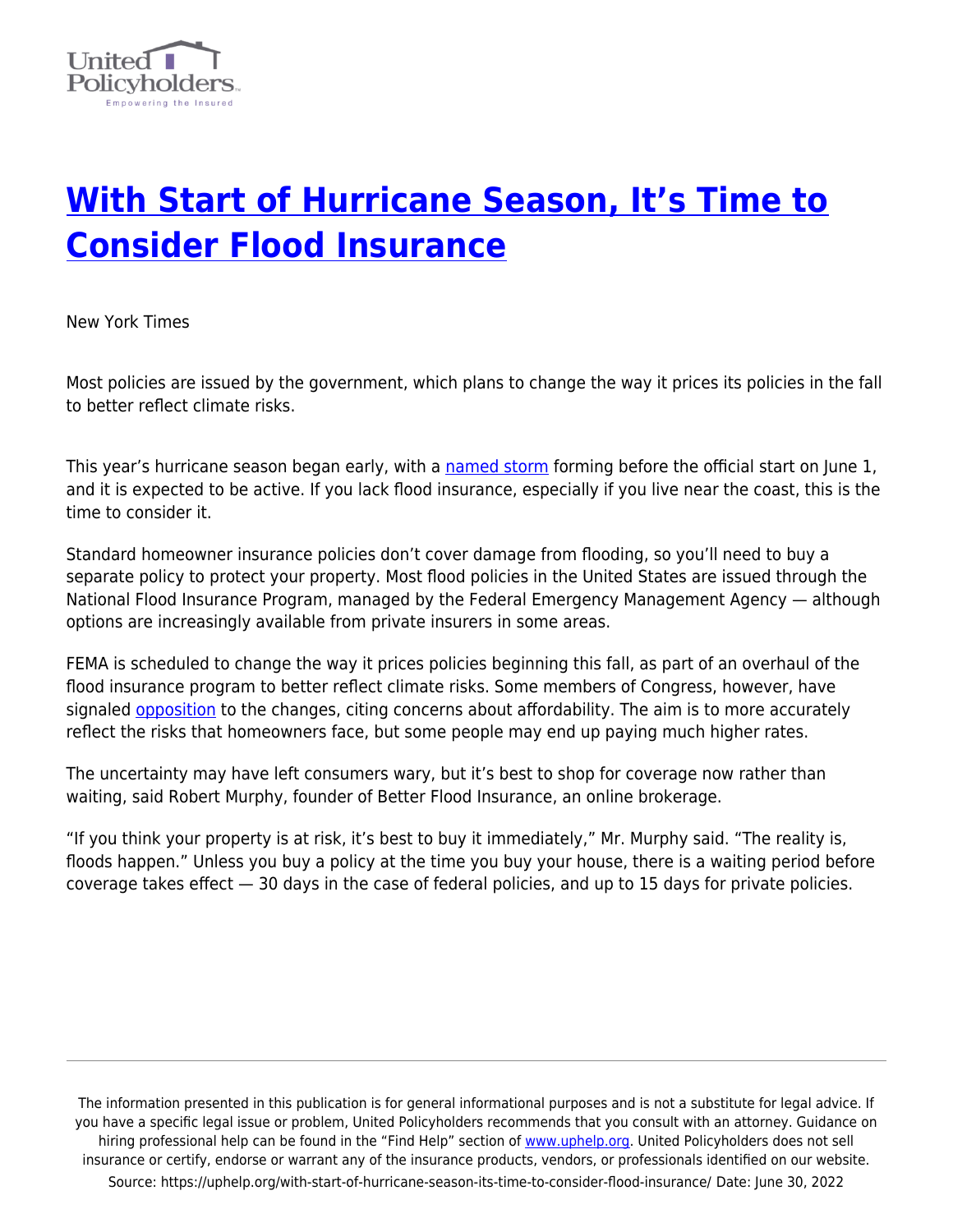

There's no downside to buying a policy now. According to FEMA, if a property owner buys coverage before the new system takes effect, and the premium is less than the "full risk" premium under the new pricing policy, the premium increase at the first renewal will be no more than 18 percent, the current cap set by Congress.

"If you can, get locked in now," said Bryan Braley, an agent with Arthur D. Calfee Insurance Agency in Falmouth, Mass., on Cape Cod.

There are pros and cons to both federal and private policies, insurance experts say, so it's best to shop for several quotes and use an agent knowledgeable about the nuances of flood insurance, which has many variables that can affect premiums.

Federal insurance is sold directly by the flood program, as well as through a network of insurers, and has fixed coverage limits: \$250,000 for the building and \$100,000 for its contents.

The average annual premium for a single-family home is now \$920, according to an email sent by FEMA's press office. That is expected to fall to \$815 under the [new pricing](https://www.fema.gov/sites/default/files/documents/fema_risk-rating-2.0-national-rate-analysis.pdf) system, known as "Risk Rating 2.0." FEMA says that the new pricing methodology will be fairer and more accurate than the current one and that most policyholders will see modest changes in their premiums.

"Some premiums will go up, some will go down, and some will stay about the same," FEMA said in April.

Specifically, about a quarter of current policy holders will see their premiums decrease, by an average of \$86 a month, while two-thirds will see increases of \$10 a month or less, on average. That compares with average premium increases of \$8 a month, under the current rating method. The remaining policyholders would see average increases greater than \$10 a month.

Agents don't yet have details to give policyholders quotes for specific properties under the new system, said Joe Rossi, a flood insurance specialist with RogersGray on Cape Cod. "There has been some confusion," he said. FEMA's [website](https://www.fema.gov/flood-insurance/work-with-nfip/risk-rating) says current policyholders should be able to contact their insurers for information starting Aug. 1.

Some outside analysts, however, have warned that the new method could result in larg[e increases](https://www.nytimes.com/2021/02/22/climate/flood-insurance-fema.html) for some properties considered at high risk for flooding.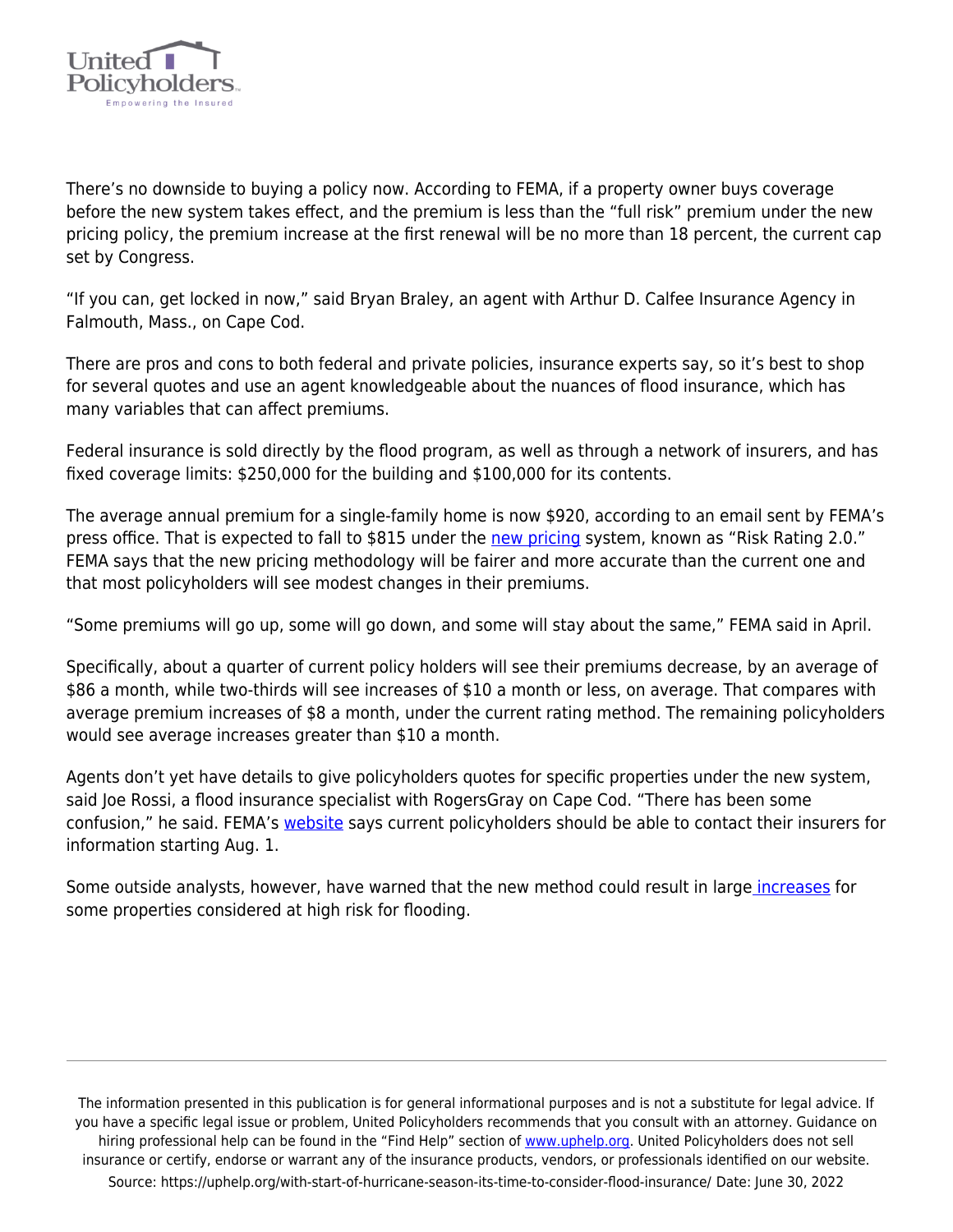

David Maurstad, senior executive of the federal flood insurance program, said in an emailed statement that FEMA recognized the pandemic's "far-reaching economic impacts" and noted that the agency will phase in the new pricing system, starting with new policies, beginning Oct. 1.

Mr. Maurstad said a plan to make flood insurance more affordable generally, however, was still needed. FEMA delivered [a report](https://www.fema.gov/sites/default/files/2020-05/Affordability_april_2018.pdf) to Congress in 2018 with suggestions like subsidizing premiums for low-income households. FEMA, he said, "will continue to work with Congress to examine flood insurance affordability options."

Homeowners can buy private coverage to add to their federal flood policies or buy an entirely private policy. Private coverage is offered by independent companies, including Lloyd's of London, TypTap and Aon Edge. It often offers much higher coverage limits, as well as extra benefits like "loss of use," which pays for your lodging if your home is uninhabitable. Private insurers, however, don't have to offer you coverage if they consider your property too risky. And they may decline to renew your policy if your property is, in fact, damaged in a flood.

Unlike federal flood policies, private policies typically don't include a surcharge for second homes that can greatly increase the annual premium.

Mr. Braley cited what he described as an "extreme" example: A small, historic house in Oak Bluffs on Martha's Vineyard qualified for a private policy of \$1,700 a year, compared with \$11,800 for a federal policy.

It's worth getting a quote for private coverage to compare with federal coverage to see which works best for you, said Amy Bach, executive director of United Policyholders, a consumer advocacy agency.

Here are some questions and answers about flood insurance:

## **Is flood insurance required?**

If you have a property in a high-risk area, your mortgage lender will probably require you to carry flood insurance. You may want to buy coverage, however, even if your home is in an area that traditionally has not flooded. A quarter of flood claims come from properties outside high-risk areas, according to FEMA, but most homeowners in those areas are eligible for lower rates.